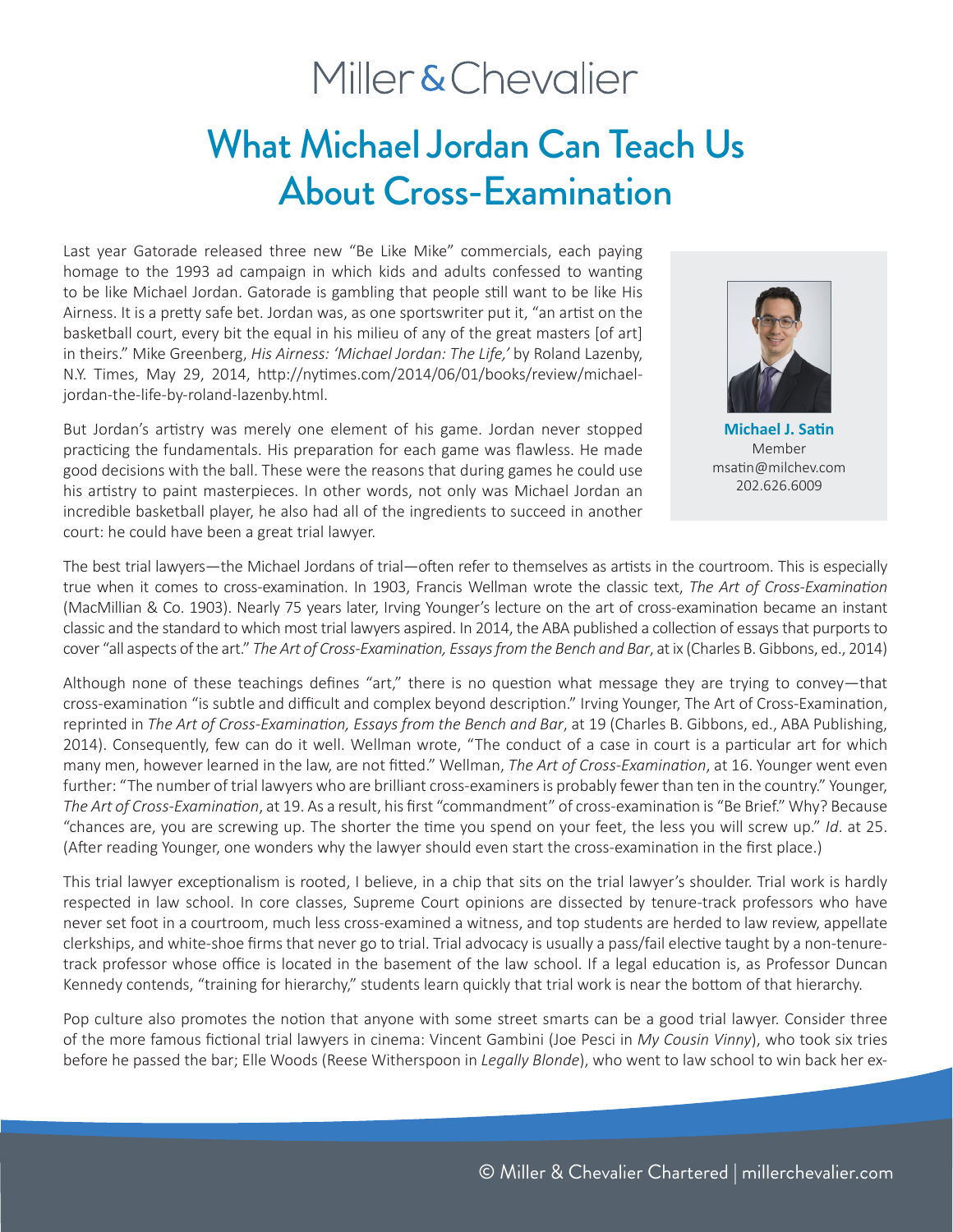boyfriend; and Frank Galvin (Paul Newman in *The Verdict*), who drank and chased ambulances. And they won their trials!

Against this backdrop, trial lawyers have embraced the idea that they are different from other lawyers. By referring to cross-examination as art, trial lawyers mystify the craft and elevate themselves above other members of the bar.

The problem with thinking of cross-examination as art is that it fails to capture the technical skill, hard work, and judgment necessary to do it well. And because every criminal defendant has a constitutional right to cross-examine the government's witnesses, any lawyer can become an artist simply by representing someone charged with a crime. In a sense, cross-examination ends up looking like a Jackson Pollock painting: a piece of art that everyone thinks they can do but few actually can.

To make matters worse, aspiring trial lawyers are left without much guidance on how to conduct an effective crossexamination. Art can hardly be taught; at most, it can be taught to be appreciated, which is why so many practitioners who teach cross-examination end up telling war stories instead of teaching the craft.

There are, of course, those who reject the notion of cross-examinations as art. According to Larry Pozner and Roger Dodd, "Cross-examination is a science. It has firmly established rules, guidelines, identifiable techniques, and definable methods." Larry S. Pozner and Roger J. Dodd, *Cross-Examination: Science and Techniques* 1-4 (Matthew Bender & Co. 2d ed. 2004).

Pozner and Dodd deserve credit for emphasizing the rigor involved in cross-examination. Most lay people and even some lawyers think—wrongly—that cross-examination is only about being quick on one's feet. Once again, we have pop culture to thank for this fiction. One of the most indelible—and incredible—cross-examinations in movie history took place in *A Few Good Men*. Lieutenant Daniel Kaffee (Tom Cruise), a rookie Judge Advocate General attorney with no trial experience, got Colonel Nathan R. Jessup (Jack Nicholson), a high-ranking marine, to implicate himself and exonerate Kaffee's clients in a murder of a marine. How? By outfoxing him on the fly in the courtroom, something that only he, and not his more studious co-counsel played by Demi Moore, could do. (Jessup was actually called by Kaffee in the defense case. But Jessup was adverse to the defense and the examination was treated like a cross-examination.) But as entertaining as the scene is, in the real world the judge would have shut down the examination long before Kaffee shouted (for the fourth time) "did you order the code red?" because nearly every question leading up to that last one was speculative, argumentative, compound, and lacking foundation.

Still, it is inaccurate to think of cross-examination as purely a science. Instincts, creativity, and charisma matter in the courtroom but not in the laboratory. And while both science and cross-examination may reveal the truth, the truth is not what the cross-examiner is after. The cross-examiner seeks, above all, a victory for her client.

To that end, cross-examination should be thought of as sport. Not in the sense that cross-examination is a game, but in the sense that cross-examination has much in common with most sports. Because it falls within a trial, it is like most sporting events, a contest between two sides competing to win under a set of rules enforced by a neutral third party. The cross-examination is one side's chance to advance the ball and score points against an opponent who is trying to stop him and score her own points. The cross-examiner gets to call the first play—the question that he thinks will advance the ball. But the other side has prepared for the cross-examination and will do her best to scuttle the cross-examiner's efforts. Opposing counsel may try to block the cross-examiner's question by yelling "Objection!" Or the witness may avoid answering the cross-examiner's questions. As a result, the cross-examiner must read, react, and adjust to the situation. He must also exercise good judgment. If he is too reckless with his questions, he may do more damage than good. But if he is too cautious, he may make no progress. Meanwhile, the pressure is on the cross-examiner. This is the championship game for his client.

The analogy between cross-examination and sports is not perfect, of course. Justice is much more important than any trophy or pennant. Still, a trial is a competitive contest between two sides fighting tooth and nail to win and nowhere is that competition more intense than during cross-examination.

Cross-examination as sport accurately captures the craft as something that most lawyers can do but few can do well and none can do perfectly. It encapsulates both the scientific and artistic elements of cross-examination. And best of all,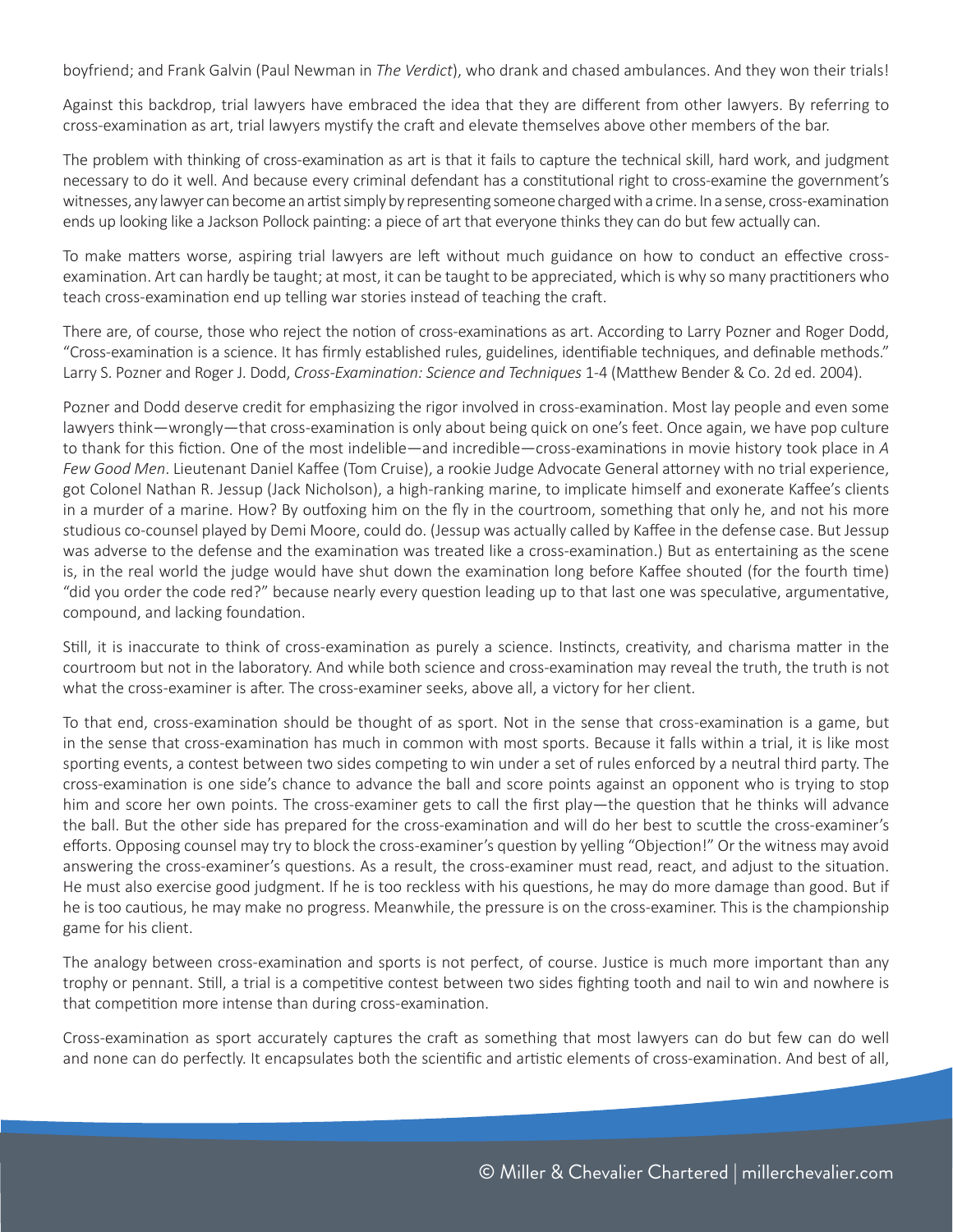it provides guidance on how trial lawyers can become better at cross-examination. They need only look to how athletes succeed in sports: They practice the proper technique; they prepare intensely for a game; and they make good decisions during the game. The same is true for trial lawyers during cross-examination.

## **Practice the Proper Technique**

A 2007 *New York Times Magazine* article examined why so many of the top professional athletes in the world come from the same places—tennis players from Russia, women's golfers from South Korea, and baseball players from the Dominican Republic. Daniel Coyle, "How to Grow a Super-Athlete," *N.Y. Times*, Mar. 4, 2007 (Magazine). It found that athletes in those countries develop the proper technique at an early age and practice that technique over and over again. They do not play competitive games until much later on. *Id.* 

Similarly, trial lawyers should practice the proper cross-examination technique long before they cross-examine a real witness at trial. The proper technique is hardly a mystery. Most law students are taught the same basic "rules" of cross-examination: (1) ask leading questions, (2) never ask a question to which you do not know the answer, (3) focus on facts, not opinions, and (4) never ask the ultimate question. *See, e.g.*, Younger, *supra*, at 24-37; Thomas A. Mauet, *Trial Techniques*, at 251–254 (New York, Aspen Law & Business Publishing, 5th Ed., 2000).

Knowing the rules is not the same as being able to execute them, however. A lawyer can no more become a good crossexaminer simply by knowing to ask leading questions than an athlete can become a good tennis player simply by knowing to follow through on a forehand. Younger's claim that "technical mastery is the easiest to meet . . . [because] you need only go to the library and study" is therefore dead wrong. Younger, *supra*, at 19. To develop the proper technique, a lawyer needs to learn the rules *and* practice them repeatedly.

Over time—after countless hours of practice—a lawyer may learn that the rules themselves may not be as sacrosanct as once thought. Take, for example, the rule that a lawyer "should never ask a question to which [she] does not already know the answer." *See, e.g., id*. at 27. This rule is at best vague and at worst misleading. A lawyer can never be certain what answer a witness will give. At most, a lawyer can know what the witness said in the past. Witnesses change their answers all the time. Witnesses say things that the lawyer knows are untrue. The better rule is that a lawyer should never assume that a witness will say yes to any question.

My point is not that there are no rules of cross-examination. Indeed, there are. But a lawyer can learn the rules only by practicing them repeatedly, which over time may even lead the lawyer to come up with her own rules of cross-examination.

It seems simple enough, right? And it is—but so is hitting a golf ball off a tee, yet most golfers cannot break a 100. Only by developing the proper technique and practicing it repeatedly can a lawyer develop into a great cross-examiner.

### **Prepare Intensely**

Peyton Manning just retired as one of the greatest quarterbacks of all time. He won the NFL's Most Valuable Player (MVP) award 5 times and was named to the Pro Bowl 14 times. Manning was never the most athletic quarterback, however. Nor did he have the strongest arm. But he was always the most prepared.

Manning's pregame preparation is legendary. First, he reviewed film of his opponent, but not just film of one or two games, but an opponent's last few seasons on film. Brian Costello, "Peyton's Film Studying Is Stuff of Legend," *N.Y. Post*, Jan. 30, 2014. Then, he and his coaches developed a game plan—the plays that exposed and took advantage of their opponent's weaknesses. After that, he practiced those plays until he executed them flawlessly. He even simulated game conditions; if the temperature on game-day was expected to be below freezing, he soaked his hand in a bucket of ice to get used to throwing with a numb hand. Dan Pompei, "Inside Manning," *Sports on Earth*, Aug. 25, 2014.

The trial lawyer should take a page out of Manning's playbook. First, the lawyer should scrutinize the witness's prior statements. By the time of trial, the lawyer should be more familiar with the witness's prior statements than the witness himself.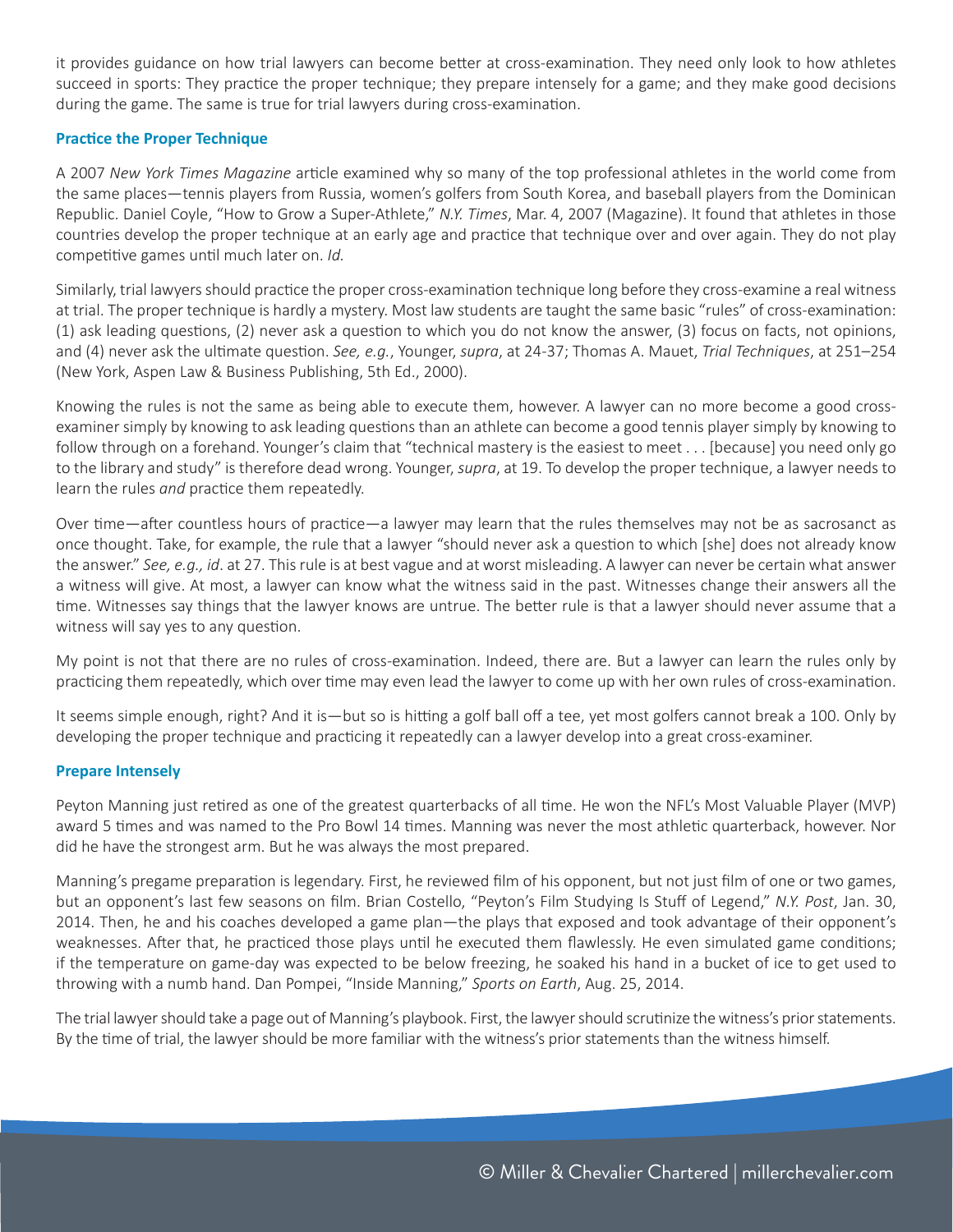Next, the lawyer should devise a game plan. This is where great cross-examinations are made. As one practitioner stated, "the real power of cross-examination is the examiner's ability to choose the point of attack." Michael R. Doyen, "On Breaking Commandments," in *The Art of Cross-Examination, Essays from the Bench and Bar, supra*, at 77. The point of attack is typically where the witness is weak and vulnerable. A common mistake is to try to cover every issue on cross that was discussed on direct. A cross-examination should never mirror the direct examination. Instead, it should delve into only those (few) areas where the lawyer is able to advance his or her case.

After devising a game plan, the lawyer should draft the questions that will advance that game plan. In doing so, the lawyer should consider every possible answer to a question. Even the simplest leading question—"the light was green?"—could elicit up to seven answers: (1) "yes"; (2) "no"; (3) "maybe"; (4) "I think so"; (5) "I don't know"; (6) "I don't remember"; and (7) something non-responsive, like "your client was drunk!" The lawyer must consider what she will do in response to each of those answers.

Finally, the lawyer should moot the cross. Most lawyers moot their openings and direct examinations. Few moot their crosses. This is a mistake. Cross-examination is more difficult than an opening statement or a direct examination—and usually more important. A lawyer should always moot the cross-examination.

### **Make Good Decisions**

In sports, the team that is favored to win does not always win. The team that wins is usually the team whose players make better split-second decisions during the game. Athletes in almost every sport have to make quick decisions throughout a game. When a quarterback steps back to pass, for example, he must quickly decide whether to throw the ball to the wide receiver or to the tight end or whether he try to run for a first down. Each decision is informed, in part, by the actions of his opponent. That is not to say that there is only one correct decision in any situation. Two great athletes might make very different decisions on the fly, each of which plays to that athlete's strengths.

Likewise, the cross-examiner must read and react to the witness and make good decisions on the fly. The first decision is whether to cross-examine the witness at all. Sometimes the best decision is to ask no questions.

If the cross-examiner decides to cross-examine the witness, she must decide quickly where to start. Should she start with the first question in her outline, or she should "call an audible" and focus on an unexpected answer from the direct? If the prosecutor objects, should she rephrase the question or argue with the judge? If the witness equivocates, should she follow-up or move on? If she moves on, where to? Even the most straightforward cross-examination involves countless split-second decisions.

So how does a trial lawyer learn to make good decisions during a cross-examination?

First, the lawyer should be prepared. If she is prepared, her brain will be freed up to read and react to the witness and to make good decisions. But if she is trying to remember what the witness said before the Grand Jury two years ago or how to impeach the witness with a prior inconsistent statement, she will not have the mental energy to evaluate the witness's testimony and make good decisions.

Second, the lawyer should be flexible. She must not be wedded to a script. The value of intense preparation is that it allows the lawyer to go off script without throwing caution to the wind.

Third, the lawyer should listen to the witness. Too many lawyers spend the cross-examination staring down at a script of questions. They forget to listen to the witness's answers. This is a huge mistake. A lawyer who focuses on her notes instead of on the witness will miss the witness's answers. She will also lose the jury's attention.

Fourth, the lawyer should block out the noise. Opposing counsel will object and the judge may try to limit cross-examination. Though objections must be addressed and rulings followed, the cross-examiner cannot lose focus. The only people that matter are the witness and the jury. A lawyer should avoid lengthy bench conferences so that she—and the jury—can stay focused on the cross-examination of the witness.